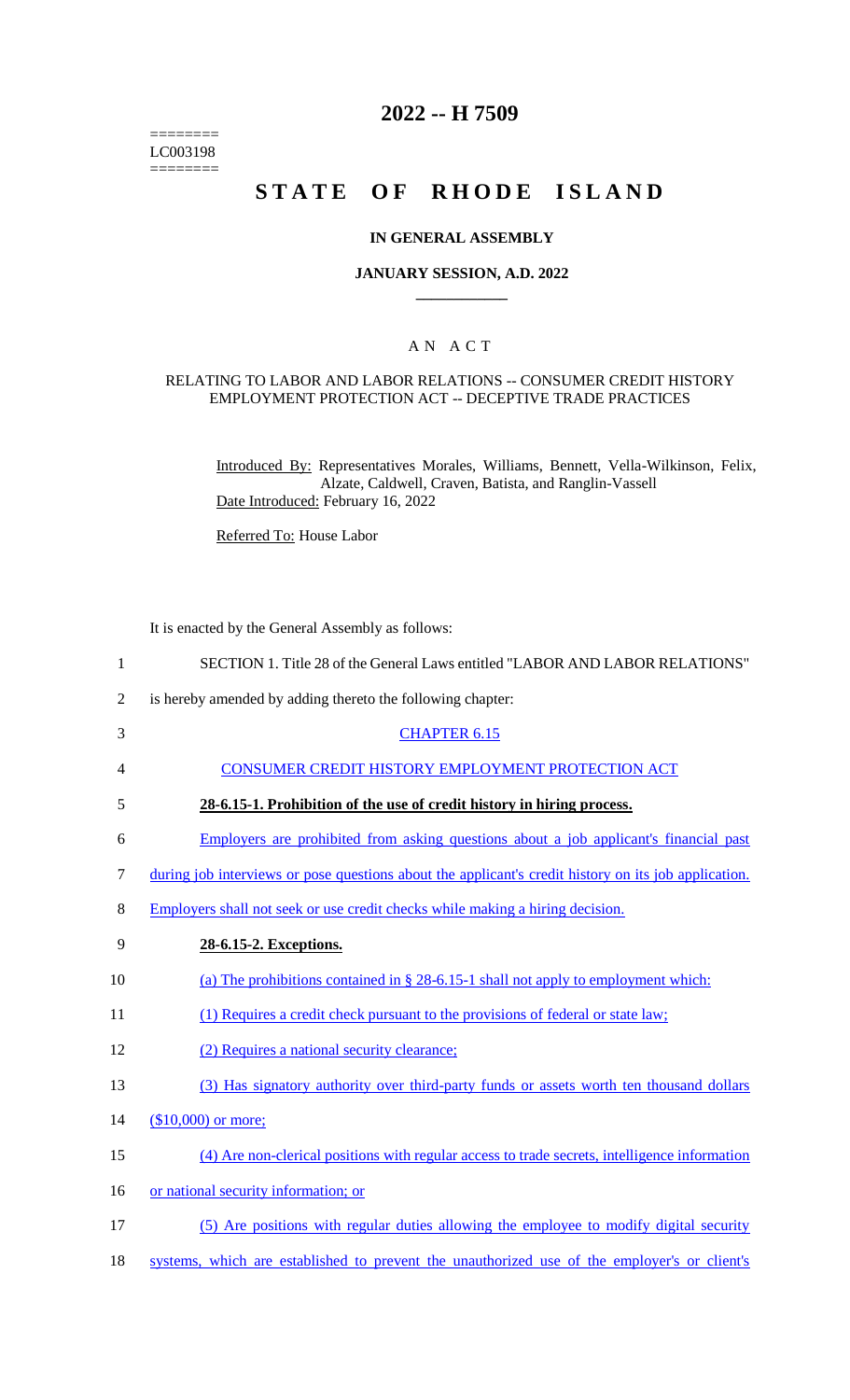- 1 networks or databases. (b) If the available position falls within one of the exceptions listed in subsection (a) of this section, prior to conducting a credit check on the applicant, an employer shall: (1) Provide notice to the job applicant that the employer shall seek their credit report; and (2) Obtain written authorization/consent from that job applicant authorizing the credit check. **28-6.15-3. Administrative investigations and penalties.**  (a) Whenever a job applicant alleges a violation of this chapter, the applicant may file a complaint with the department of labor and training and describe in detail the nature and basis of 10 their claim, along with providing any supporting written documentation. (b) Pursuant to an adjudicatory proceeding, the department shall investigate the alleged violations, and may impose an administrative penalty of up to ten thousand dollars (\$10,000) for 13 each violation. During its penalty determination phase, the department shall be guided by the 14 following factors: 15 (1) The severity of the violation; 16 (2) The existence of prior violations; (3) The employer's size, considering both the total number of employees and its revenue; and (4) The employer's actual or constructive knowledge of this chapter. (c) The assessed penalty shall be equally divided between the department and the complainant. **28-6.15-4. Civil action.**  (a) Any employee or former employee, or any organization representing such an employee 24 or former employee aggrieved by a violation of this chapter may, within three (3) years after the occurrence of the alleged violation, file a civil action in any court of competent jurisdiction to 26 obtain relief. An aggrieved party shall be entitled to recover up to ten thousand dollars (\$10,000), in liquid damages, as well as reasonable attorneys' fees and court costs. 28 (b) In assessing what damages to award, a court shall consider the factors enumerated in § 28-6.15-3(b). (c) A civil action filed under this section may be instituted instead of, but not in addition 31 to, the director of labor and training enforcement procedures authorized by § 28-6.15-3. SECTION 2. Section 6-13.1-21 of the General Laws in Chapter 6-13.1 entitled "Deceptive Trade Practices" is hereby amended to read as follows:
- **6-13.1-21. Credit reports -- Notice to individual -- Requirements of users of credit**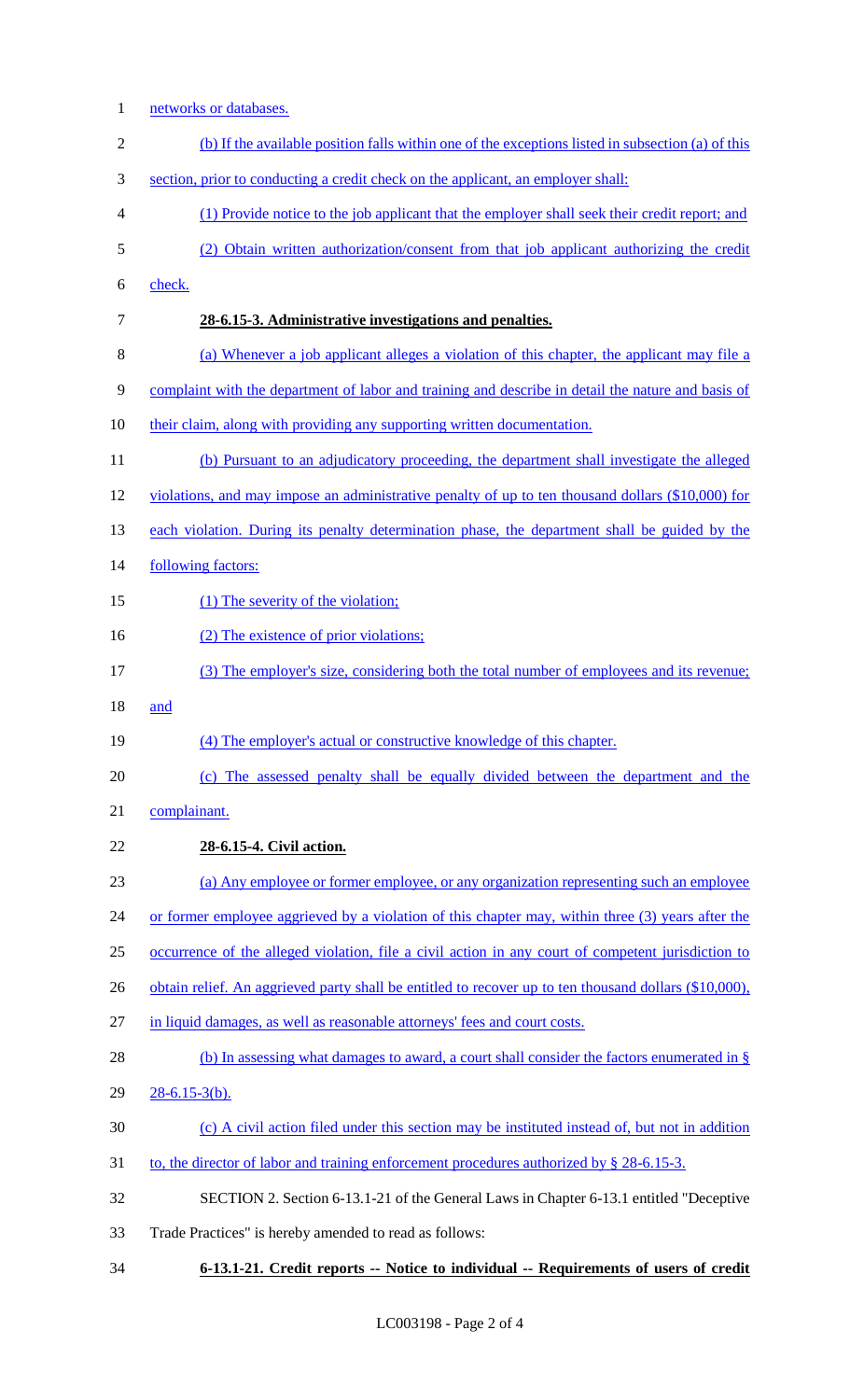# 1 **reports.**

2 (a) No person or business shall request a credit report in connection with a consumer's 3 application for credit, employment, or insurance unless a consumer is first informed that a credit 4 report may be requested in connection with the application.

5 (b) Whenever credit or insurance for personal, family, <u>or</u> household purposes, or employment involving a consumer is denied or the charge for that credit or insurance is increased either wholly or partly because of information contained in a credit report from a credit bureau, the user of the credit report shall advise the consumer against whom the adverse action has been taken and supply the name and address of the credit bureau making the report.

10 SECTION 3. This act shall take effect upon passage.

======== LC003198 ========